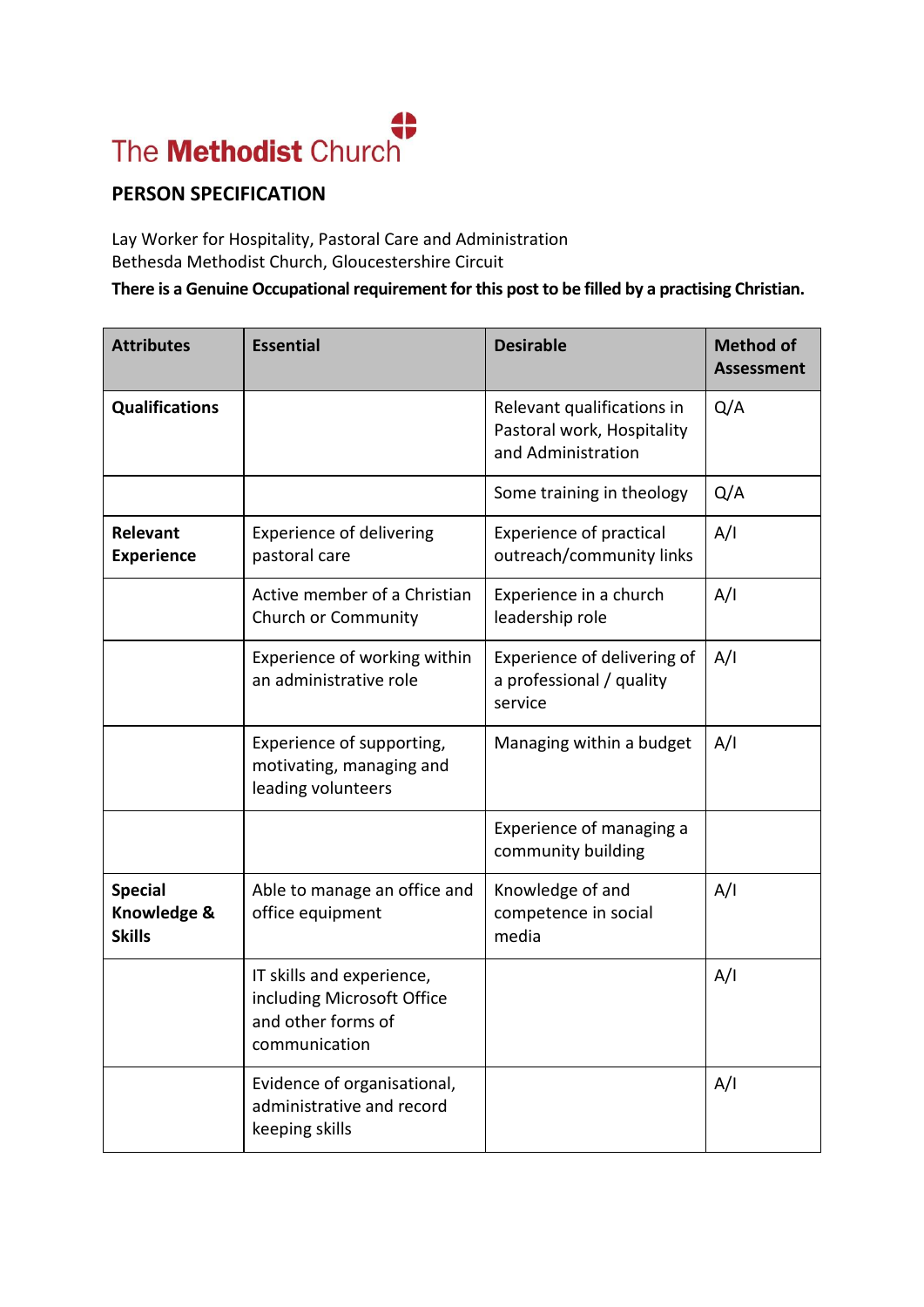|                                  | Good communication skills:<br>verbal, written and listening                                                                          |                                                                                | A/I   |
|----------------------------------|--------------------------------------------------------------------------------------------------------------------------------------|--------------------------------------------------------------------------------|-------|
|                                  | Able to understand the<br>theory and practice of<br>Safeguarding including lone<br>worker policy and data<br>protection requirements |                                                                                | Q/A/I |
|                                  | Working knowledge of Health<br>and Safety regulations                                                                                | <b>First Aid Qualification</b>                                                 | Q/A/I |
|                                  | Understanding of issues of,<br>and commitment to,<br>equality, diversity and<br>inclusion                                            |                                                                                |       |
| <b>Personal</b><br>qualities     | Able to relate appropriately<br>to different age groups                                                                              | Understanding of church<br>life and the groups which<br>use the premises       | A/I   |
|                                  | Able to respect<br>confidentiality and respond<br>appropriately to needs and<br>concerns                                             |                                                                                | A/I   |
|                                  | Able to work on own<br>initiative and to organise<br>time effectively                                                                |                                                                                | A/I   |
|                                  | Able to work alongside<br>others in the church; a team<br>worker                                                                     |                                                                                | A/I   |
|                                  | Able to embrace the fluid<br>nature of the work, to initiate<br>and respond to change, and<br>to deal with complexity.               |                                                                                | A/I   |
|                                  | Able to bring enthusiasm and<br>a sense of humour                                                                                    |                                                                                | L     |
| Any Other<br><b>Requirements</b> | Willing to work evenings and<br>weekends as required                                                                                 | The successful candidate<br>would worship at least<br>once a month at Bethesda | L     |
|                                  | A desire to understand and<br>engage with Methodism and<br>respect its discipline                                                    |                                                                                |       |